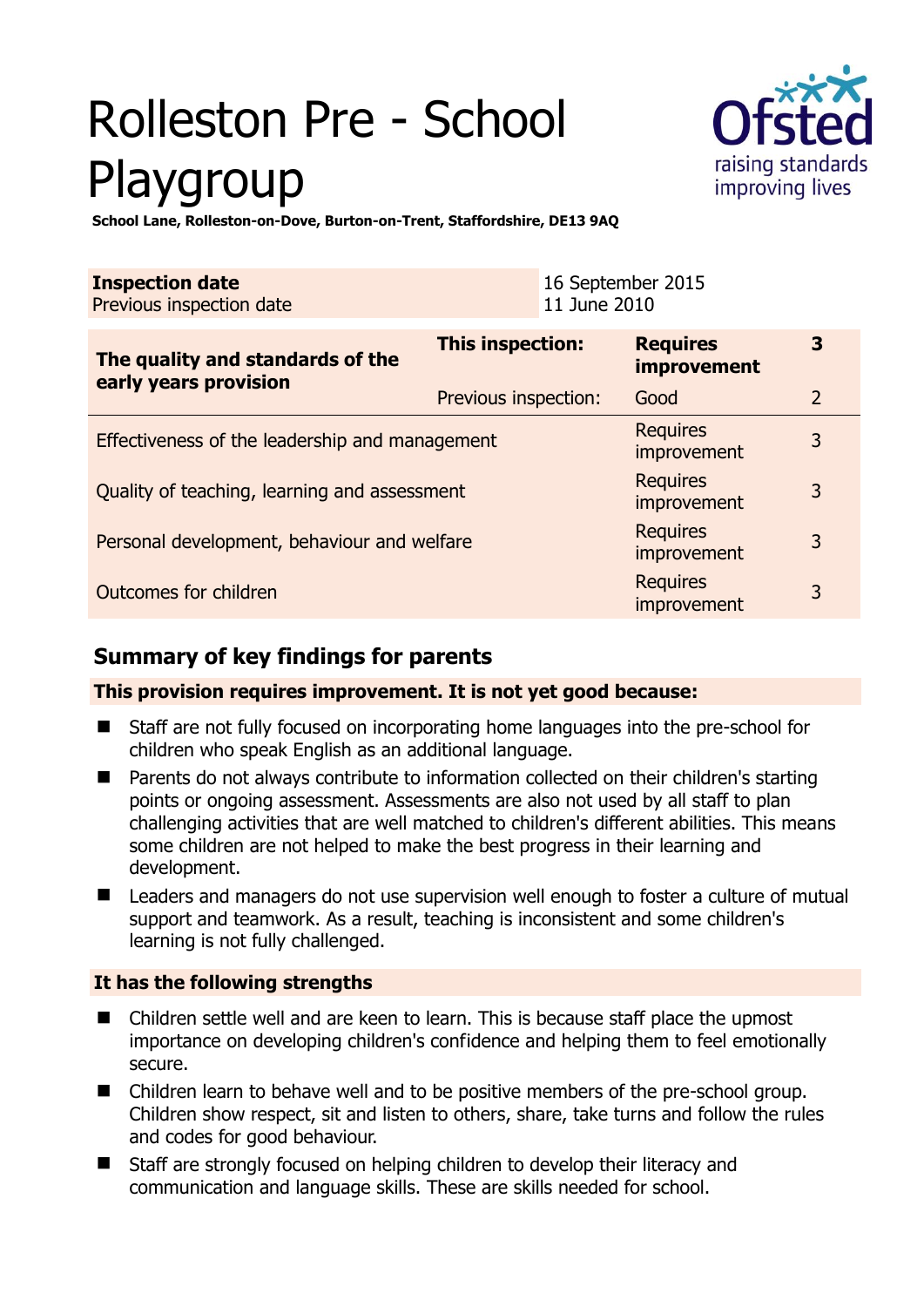## **What the setting needs to do to improve further**

## **To meet the requirements of the Early Years Foundation Stage the provider must:**

|                                                                                                                                                                                                                                     | Due Date   |
|-------------------------------------------------------------------------------------------------------------------------------------------------------------------------------------------------------------------------------------|------------|
| provide opportunities for children who speak English as an<br>additional language to use their home language in their play and<br>learning                                                                                          | 30/10/2015 |
| ensure assessments include the views of all parents, are used to<br>recognise children's progress when they enter the pre-school and<br>shared with all staff, in order to plan suitably challenging activities<br>for all children | 30/10/2015 |
| make better use of supervision, in order to foster a culture of<br>mutual support and teamwork.                                                                                                                                     | 30/10/2015 |

## **Inspection activities**

- The inspector observed the quality of teaching during activities indoors and outdoors, and assessed the impact this has on children's learning.
- The inspector completed a joint observation with the pre-school manager.
- The inspector held a meeting with the pre-school manager and the nominated person. She looked at relevant documentation, such as the pre-school's self-evaluation and evidence of the suitability of staff working in the pre-school.
- The inspector spoke to the staff and children during the inspection.
- $\blacksquare$  The inspector spoke to a small selection of parents during the inspection and took account of their views.

## **Inspector**  Dianne Adams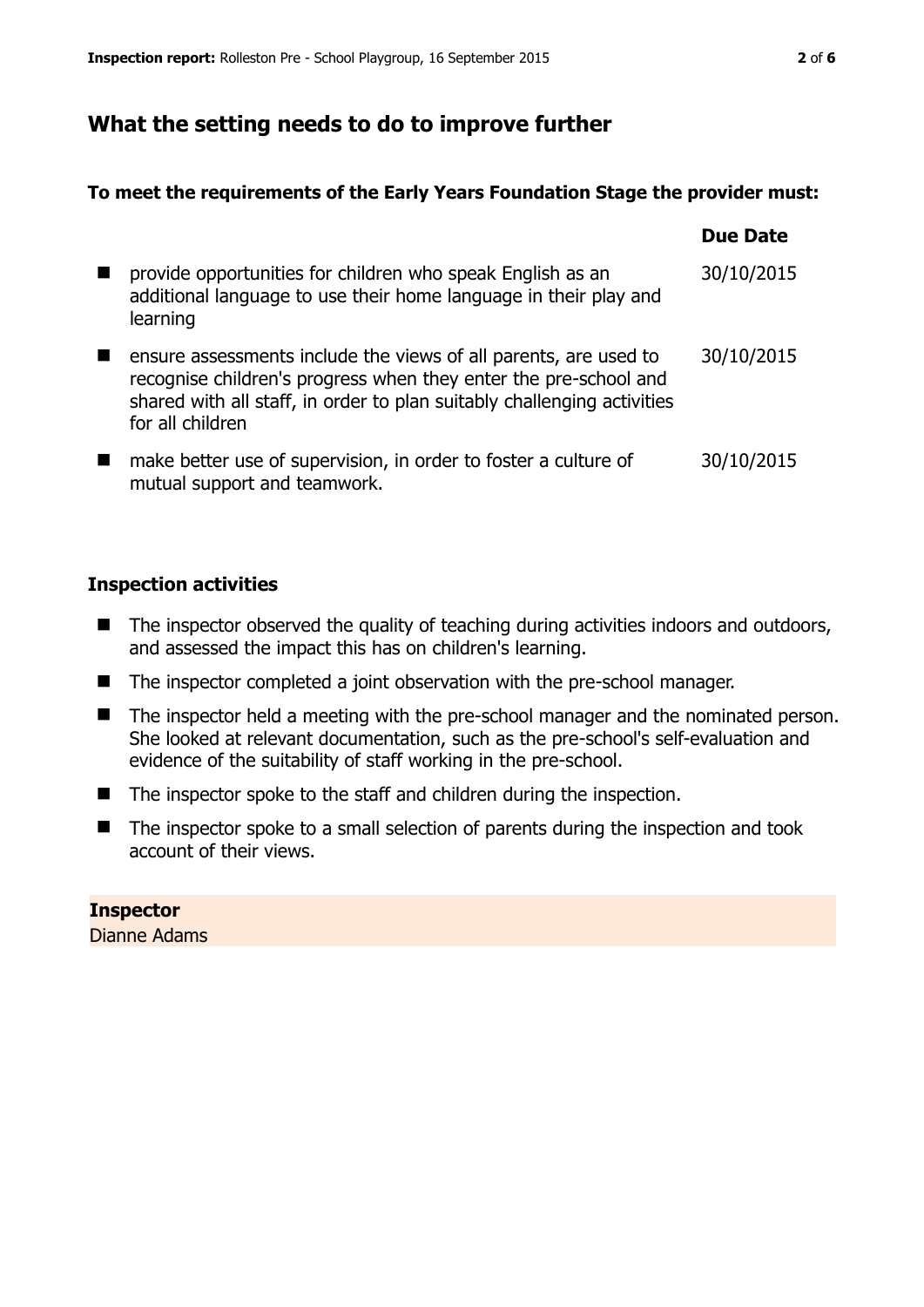# **Inspection findings**

## **Effectiveness of the leadership and management requires improvement**

Despite the leader, managers and staff all being well-qualified, they have not accurately identified all the areas of improvement within the pre-school. The managers encourage staff to attend training events and to research ways to improve the outcomes for children. However, staff rely on the manager to make decisions about children's learning and to engage with new parents. This does not help staff to fully develop their knowledge and skills or to provide demanding experiences for children. Safeguarding is effective. Thorough recruitment procedures ensure that staff are suitable to work with children. All staff know how to assess risks to children's welfare, in order to keep them safe. Parents demonstrate complete satisfaction. They feel the pre-school is actively involved in the community and children are emotionally well prepared to move on to school.

## **Quality of teaching, learning and assessment requires improvement**

Teaching is not consistently good. Information is not obtained from all parents about what children already know and can do as they enter the setting. Over time, staff do not include the views of all parents as part of their assessments or consistently share the decisions they make for individual children's learning with each other. This means assessments are not precise enough or consistently used by staff to plan activities that fully challenge all children. As a result, children are not always making the best possible progress in their learning. Staff are particularly good at planning a wide variety of activities that help children to listen, speak and think for themselves. However, staff do not help children who speak English as an additional language to use their home language in their play and learning. Children enjoy being creative and enjoy exploring paint, water and sand. They develop mathematical skills as they explore size, shape and numerals.

## **Personal development, behaviour and welfare require improvement**

Children's learning is not always fully challenging to help them achieve their best.Staff work closely with parents to help children and their families experience a smooth move from home into the pre-school. Staff spend time helping children to become familiar with the routines which helps them to feel secure. Children begin to understand and follow rules, such as only six children to play outside at any one time. This develops children's understanding about staying safe. Staff are good role models and, as a result, children show friendly behaviours towards others. Children enjoy exploring and playing cooperatively with the interesting play resources. Staff develop strong links with schools and childminders and effectively share information about children's achievements.

## **Outcomes for children require improvement**

Despite teaching being variable, overall, children make progress expected for their age in their learning and development. Children are sufficiently well prepared for school. They develop their enjoyment of books and practise their early writing skills. They are learning to be independent as they choose to play in or outdoors and select their favourite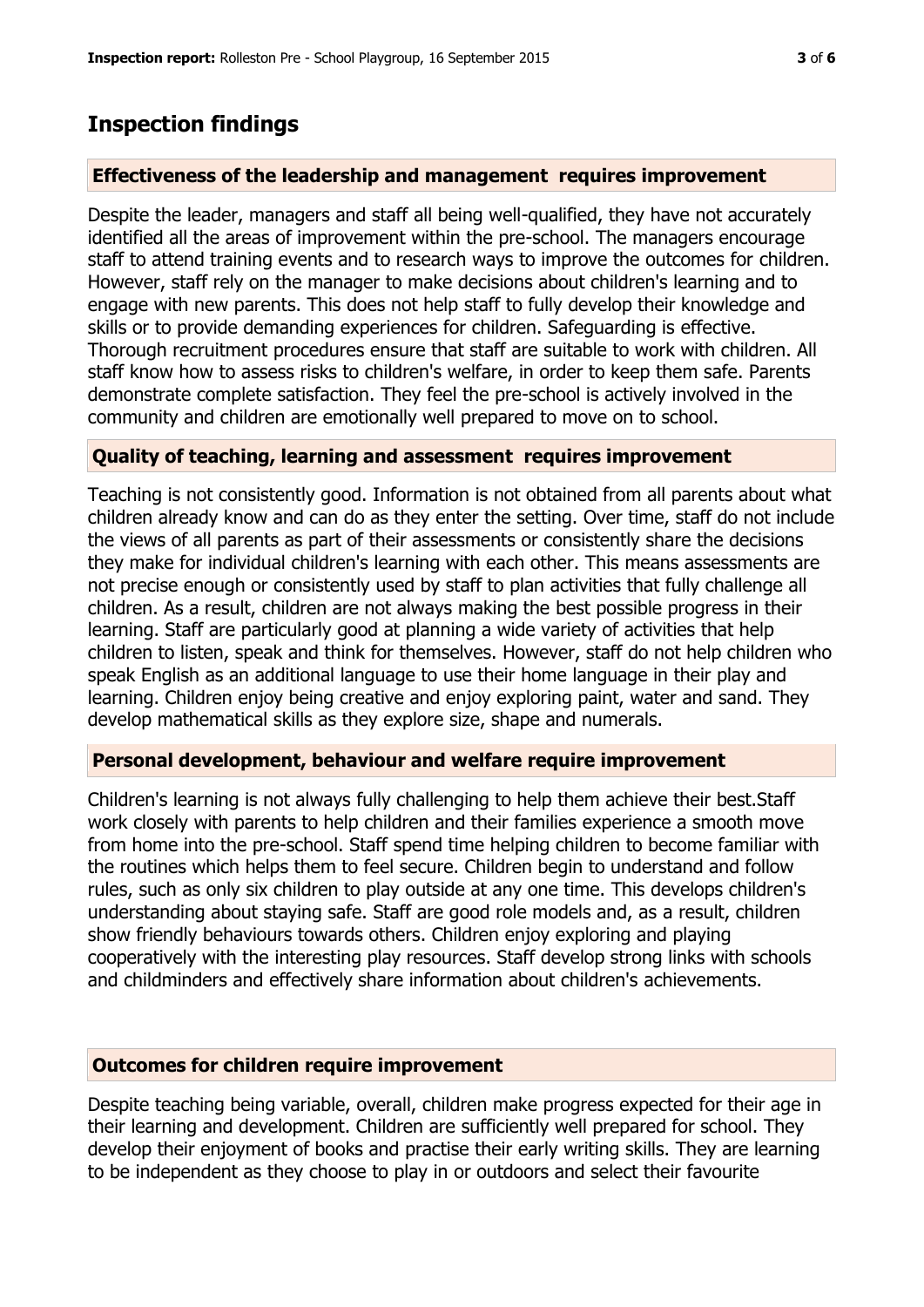resources.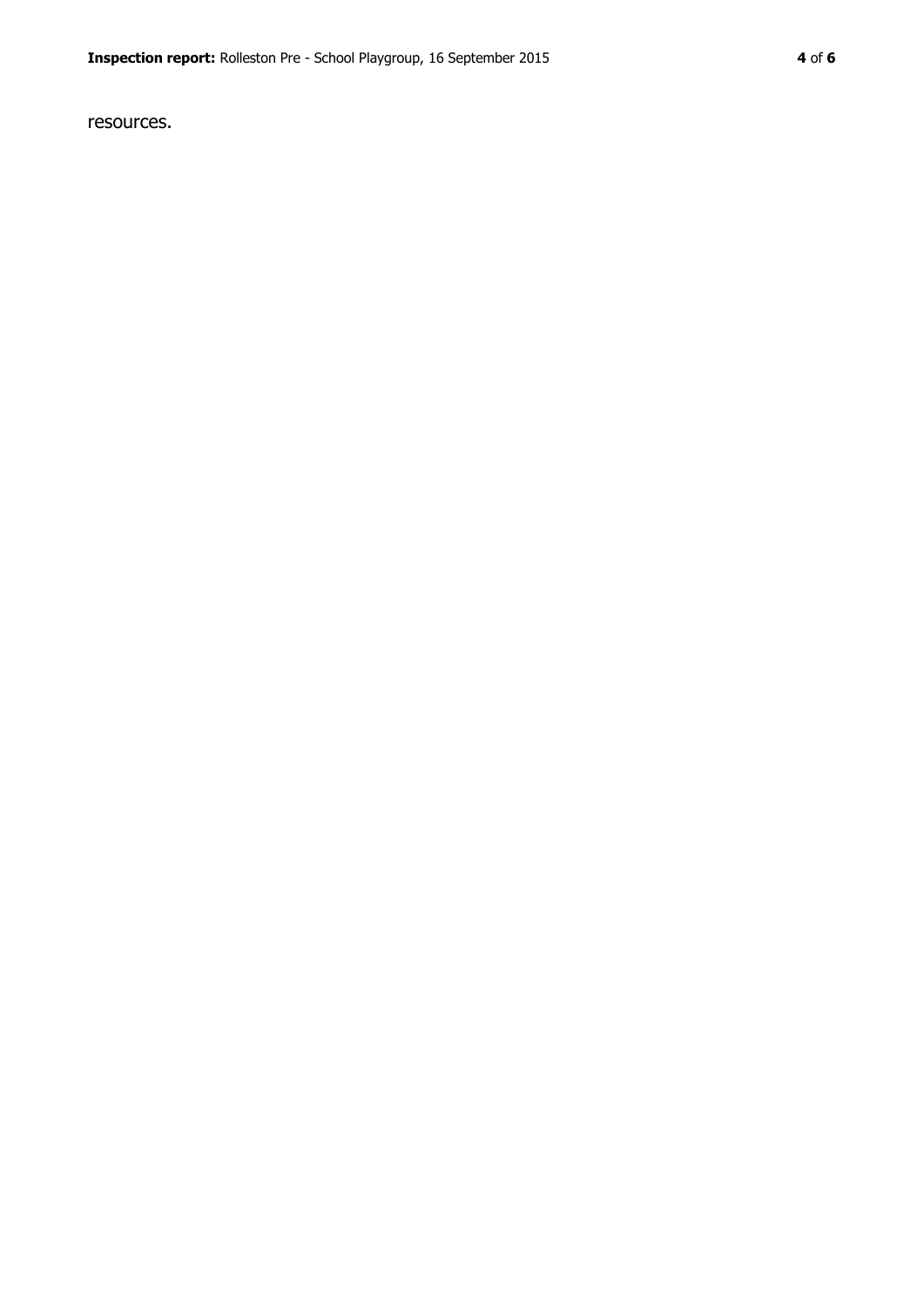## **Setting details**

| Unique reference number       | 218214                                                 |
|-------------------------------|--------------------------------------------------------|
| <b>Local authority</b>        | Staffordshire                                          |
| <b>Inspection number</b>      | 865726                                                 |
| <b>Type of provision</b>      | Full-time provision                                    |
| Day care type                 | Childcare - Non-Domestic                               |
| <b>Age range of children</b>  | $2 - 5$                                                |
| <b>Total number of places</b> | 24                                                     |
| Number of children on roll    | 35                                                     |
| <b>Name of provider</b>       | Rolleston Pre School Playgroup & Toddlers<br>Committee |
| Date of previous inspection   | 11 June 2010                                           |
| <b>Telephone number</b>       | 01283 239209                                           |

Rolleston Pre - School Playgroup was registered in 1992. The pre-school employs eight members of childcare staff, including the manager. Of these, two staff hold appropriate early years qualifications at level 4, two at level 3 and one at level 2. Two staff, including the manager, has Early Years Professional status and one has Qualified Teacher Status. The pre-school opens Monday to Friday during term time. Sessions are from 9am to 3.30pm. The pre-school provides funded early education for three- and four-year-old children. The pre-school supports children who speak English as an additional language.

This inspection was carried out by Ofsted under sections 49 and 50 of the Childcare Act 2006 on the quality and standards of provision that is registered on the Early Years Register. The registered person must ensure that this provision complies with the statutory framework for children's learning, development and care, known as the Early Years Foundation Stage.

Any complaints about the inspection or the report should be made following the procedures set out in the guidance 'Complaints procedure: raising concerns and making complaints about Ofsted', which is available from Ofsted's website: www.gov.uk/government/organisations/ofsted. If you would like Ofsted to send you a copy of the guidance, please telephone 0300 123 4234, or email enquiries@ofsted.gov.uk.